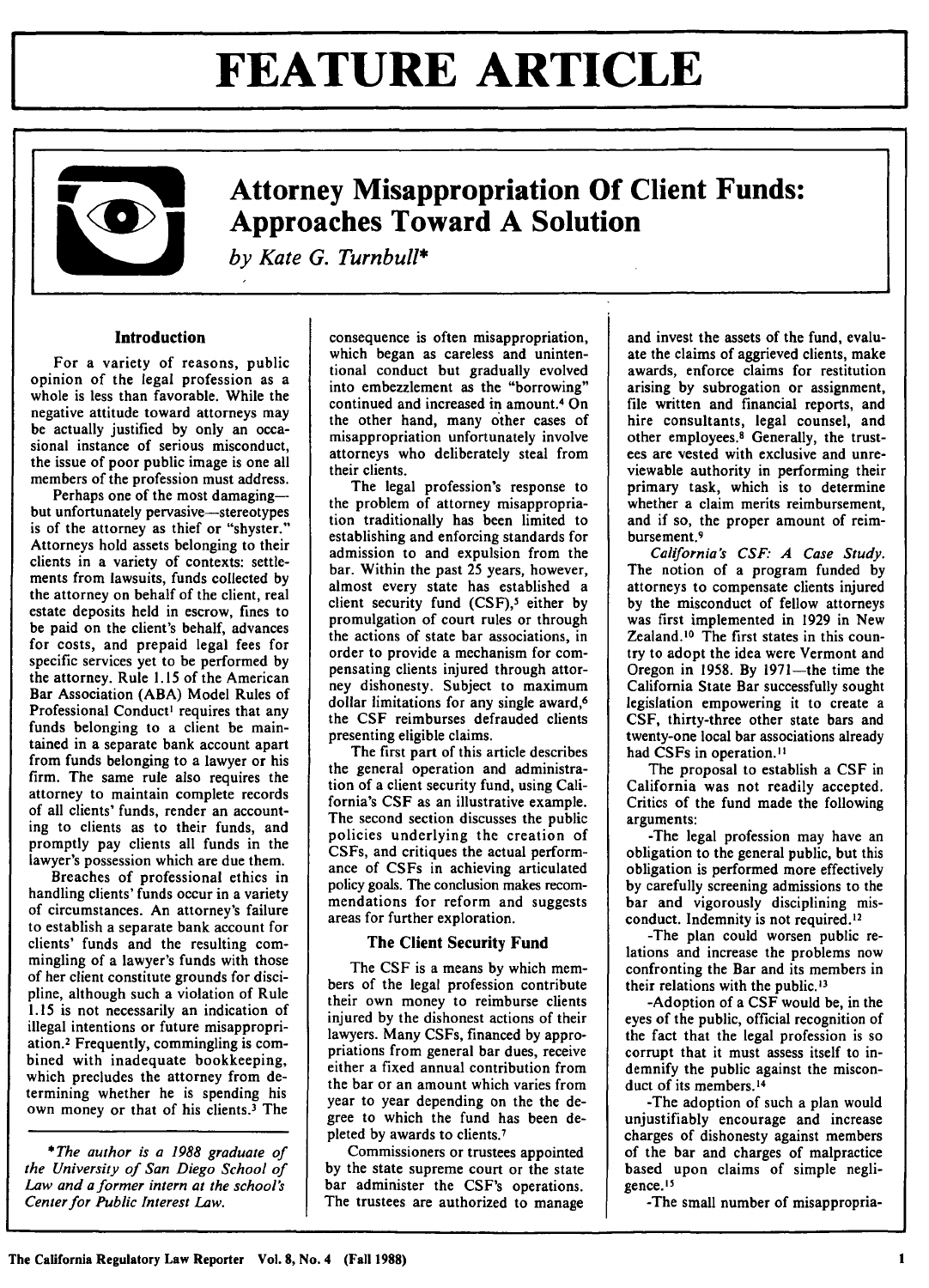

tion cases each year does not warrant a remedy of this magnitude and cost. **16**

-Attorneys would be encouraged to be lax in their dealings with clients' funds, knowing that any loss would be made up **by** the fund. <sup>17</sup>

-The fund is unable to fully compensate all wronged clients. The disappointment engendered **by** this fact may outweigh any gains in the area of public relations. **<sup>18</sup>**

-The plan is socialistic. 19

While some of these arguments may have merit, in **1971** the proponents of the **CSF** succeeded in passing legislation authorizing creation of California's CSF. For seventeen years, section 6140.5 of the Business and Professions Code has stated that the State Bar "may establish and administer a Client Security Fund to relieve or mitigate pecuniary losses caused by the dishonest conduct of the active members of the State Bar. Any payments from the fund shall be discretionary and shall be subject to such regulation and conditions as the board shall prescribe."<sup>20</sup> The Board of Governors was also authorized to delegate the fund's administration to the State Bar Court or any other board or committee which it might create. The following year, the Board of Governors created the Client Security Fund Commission to administer the fund, and promulgated rules for the administration of the CSF.<sup>2</sup> ' The Commission is composed of seven members: four attorneys and three public members. Members of the Commission are appointed by the Board and serve at the pleasure of the Board.

California's CSF is very similar to funds found in other states. With respect to funding and administration, California has the advantage of having an integrated bar with a large membership and a centralized disciplinary system already established. Currently, all active members of the Bar are required to pay \$25 annually toward the CSF.22

Under the procedures set forth **by** the Board, an eligible claimant must file an application for reimbursement. In order to do this, applicants must be aware of the existence of the CSF. Prior to 1988, individuals who filed disciplinary complaints against attorneys were not routinely notified of the existence, scope, and reimbursement policies of the CSF. A public outreach program has been proposed, but is "not a priority" at this point.<sup>23</sup>

Specific classes of individuals are excluded from eligibility for CSF compensation at the outset. For example, relatives, associates and employees of the attorney; insurers, bonding agencies, and other companies seeking reimbursement under an insurance or surety contract covering the risk involved in the lawyer's misconduct; any business entity controlled by the lawyer; and government agencies are all ineligible.<sup>24</sup>

In addition, the attorney causing the loss must have been acting as an attorney; in a fiduciary capacity "customary to the practice of law"; or as an escrow holder or other fiduciary.<sup>25</sup> The current status of the attorney *qua* attorney is also essential. Reimbursement requires that one of the following events have occurred: the lawyer must be dead, mentally incompetent, disciplined, resigned from the practice of law, judged guilty of a crime, or a judgment debtor of the applicant.<sup>26</sup>

In order for the claim to be compensable, the applicant must show that she has suffered a "reimbursable **loss."<sup>27</sup>** Thus, it must be shown that the money or property which was allegedly misappropriated "came into the hands" of an active member of the State Bar while acting as a lawyer, trustee, or fiduciary, and that the loss was caused **by** the dishonest conduct of the attorney.<sup>28</sup> "Dishonest conduct" includes theft or embezzlement of money or the wrongful conversion of money or property; refusal to return unearned fees; borrowing money from a client without any intention of repaying it; or any act of intentional dishonesty which proximately leads to the loss of money or property.

After filing, each application is screened by counsel.<sup>30</sup> During this process, the Commission or its counsel may have access to State Bar disciplinary records which have not become public.<sup>31</sup> The application may be investigated by CSF staff counsel or referred to the State Bar Offices of Investigations or Trial Counsel for investigation in connection with a pending disciplinary matter.<sup>32</sup> When a CSF claim involves an attorney who is the respondent in a pending disciplinary proceeding, a referee of the State Bar Court may order the two actions consolidated for hearing before the same hearing panel.<sup>33</sup> The Commission itself has the authority to take and hear evidence, and compel the attendance of witnesses and the production of documents. Neither the claimant nor the attorney has a right to appear before the Commission, although either party may request to appear.<sup>34</sup>

After the initial screening and investi-

gation, the Commission tentatively decides what action should be taken on the application, including possible referral to the State Bar Court for an evidentiary hearing. The tentative decision is served on the applicant and the lawyer involved, and each is given thirty days to file objections to the proposed action.<sup>35</sup> The Commission (or the State Bar Court, if the claim is referred there for evidentiary hearing) may "take whatever action it deems appropriate,"<sup>36</sup> including reimbursement from the fund, denial of reimbursement, or referral to the State Bar Court if the Commission concludes this is necessary. The Commission's decision may be made with or without prejudice to the applicant presenting a further application, $37$  and (except for applications referred to the State Bar Court) constitutes the final action of the State Bar.30 The Commission and the State Bar Court may postpone consideration of an application until after disciplinary action or any pending or contemplated court proceeding has been completed.<sup>39</sup> The final decision of the Commission or the State Bar Court may be reviewed by the applicant in superior court. <sup>40</sup>

This entire process-from receipt of a claim by the CSF to final decision by the Commission-takes an average of 2.3 years in California.<sup>41</sup> The average lag time between a loss and the filing of a CSF claim is 3.4 years.42 Thus, in California, it takes the State Bar almost six years to complete a disciplinary proceeding and process a CSF claim.

For an idea of the size of the CSF in California, consider the following 1986 statistics. The staff assigned to the fund consists of one director, two attorneys, two secretaries, one investigator, and one records coordinator.<sup>43</sup> In 1986, the Fund received \$885,900 through assessments on 88,590 active attorneys, <sup>44</sup> \$71,552 through investment of fund assets, and \$20,500 was recovered through subrogation.<sup>45</sup> Four hundred and sixty-seven claims were received, totalling \$6.9 million in claims. The fund paid 138 claims in 1986, including 81 claims paid in full.<sup>46</sup> The total dollar amount of these paid claims was \$830,000. Historically, the average claim amount has been \$9,967, and the average claim paid has been \$7,699.47 The ratio of payments to claims amounts for 1983 to 1985 filings was **49%.48** The CSF started 1987 with 844 claims outstanding, totalling \$8,911,104.65. Five hundred sixty-seven new claims were opened, seven closed claims were reopened, and 380 were closed. Thus, at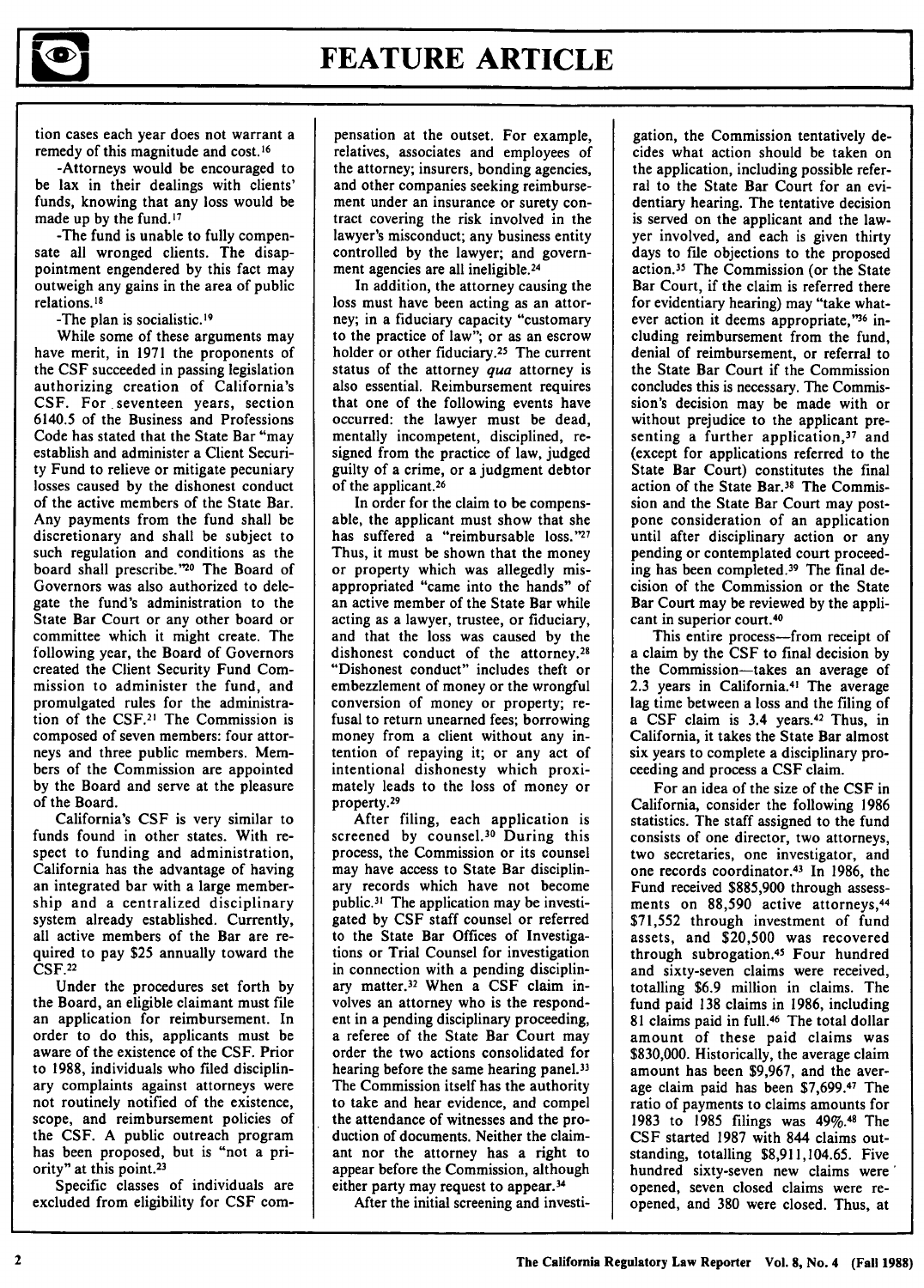

the conclusion of **1987,** there were **1,035** open claims and a projected **\$2,849,266** in revenues.<sup>49</sup>

### **Policy Justifications: Are They Achieved?**

**Two objectives or** justifications are commonly cited as the basis for creating CSFs. The first objective is based on the belief that the profession as a whole owes defrauded clients a "debt of honor."<sup>50</sup> The profession represents its members to the public as "honorable, learned and skilled," and "when this trust is betrayed, the profession as a whole has a duty to rectify the wrong committed against a client."<sup>51</sup> According to the California State Bar, the establishment of CSFs furthers the legal profession's role as a "public profession devoted to serving the public" for whom the "spirit of public service" acts as its motivating force.<sup>52</sup> The client has "relied on the profession's collective representation"53 and the profession has an obligation to remedy the losses stemming from such reliance.

**A** number of commentators have contended, however, that only full reimbursement of all clients' losses can totally repay the professional debt of honor.<sup>54</sup> For these critics judging the success of existing funds in satisfying this objective, the extent to which the funds have reached the goal of full reimbursement serves as the primary criterion. Three aspects generally common to the funds have limited their ability to attain the objective of full reimbursement: lack of publicity; dollar limitations on the amount of recovery; and stringent eligibility criteria.

Many funds are deficient in publicizing their activities. Since clients will present claims for reimbursement only if they are aware of the existence of a CSF, publicity about a fund is essential. Most states report that their funds are publicized through "word of mouth", brochures, periodic news releases, and local bar associations; few describe an organized and aggressive public relations program for their CSFs.<sup>55</sup> One disincentive to an aggressive publicity campaign is a low level of revenues in most funds. Why publicize a program which cannot satisfy its objectives?<sup>56</sup> State bars are also hesitant to openly publicize their CSFs because the publicity that is essential to a public understanding of the CSF necessarily entails the revelation of attorney misconduct. Public recognition of professional efforts at reimbursement will be accompanied by a greater awareness of the extent of

attorney misappropriation.

In addition to inadequate publicity, express dollar limitations on the awards of many CSFs also contribute to the failure of many funds to repay in full the collective "debt of honor" of the profession.57 Maintaining the solvency of the **CSF** may necessitate payment **of** only a portion of the claimed amount of the loss.58 The client has no recourse in such a case because **CSF** awards are made as a matter of grace and not as a matter of right.<sup>59</sup>

Several explanations have been advanced in support of broad **CSF** discretion in determining the amount of awards and the dollar limitations on awards to eligible claimants. Rules granting discretion to **CSF** trustees have been justified **by** the unavailability of data concerning attorney misappropriations, which prevents the trustees from accurately estimating the volume and magnitude of future claims and requires the trustees to exercise restraint in making awards.<sup>60</sup> It has also been argued that the dollar limitations of CSFs are analogous to the maximum awards payable **by** the Federal Deposit Insurance Corporation to depositors.<sup>61</sup> Finally dollar limitations are defended as temporary provisions to protect new funds from being "bankrupted" **by** large claims.<sup>62</sup>

The stringent criteria which a claimant must satisfy to be eligible for an award constitute a third limitation on the capacity of present CSFs to provide full reimbursement. All CSFs limit their reimbursements to losses attributable to intentional attorney misconduct and do not reimburse losses due to attorney negligence.<sup>63</sup> However, it is difficult to distinguish between malpractice and intentional theft in cases where the client has paid an advance fee for particular services, and the attorney subsequently performs few, if any, services while retaining all or most of the money. **A** number of funds reimburse a client where no services have been performed and the retainer has been kept **by** the attorney.64 Partial performance of services, however, may preclude reimbursement from the CSF for the losses, thus relegating the client to an entirely separate set of procedures established by most bars to arbitrate fee disputes.

Another significant limitation on awards from the funds is that the loss must have been suffered in a transaction occurring within the "attorney-client relationship." For instance, the profession does not recognize any obligation to indemnify losses attributable to a

lawyer when he has defaulted on a loan from a client or has acted as a business partner or investment counselor for the client, rather than as an attorney. 65 Some funds also deny claims resulting from an attorney's actions in the capacity of an executor, trustee, guardian, or other kind of fiduciary, provided the attorney was not acting in her professional capacity as a lawyer.<sup>66</sup>

Finally, many funds require that a client exhaust his legal remedies against an attorney before he is eligible for an award. These legal remedies may include criminal conviction or successful completion of disciplinary proceedings against the offending attorney.67 This requirement ensures that either a court or disciplinary agency will determine whether a client's losses were caused **by** a lawyer's dishonest conduct in his capacity as an attorney, saving the trustees from making such a determination. However, this also subjects a claimant to a prolonged delay until final court action (including appeal) is completed, which may encourage the client to seek a private settlement instead of filing a complaint with the state bar disciplinary agency and applying to the fund for compensation.

Some funds do not require that a client first sue to recover his money, but require that a claimant enter into a subrogation agreement with the fund, assigning his rights against the defaulting attorney to the trustees of the fund.<sup>68</sup>

**A** second goal of CSFs arises from the fact that the legal profession is essentially a self-regulated one. This justification assumes that the public will view the suspension or disbarment of an offending attorney after a misappropriation has occurred as an inadequate response **by** the profession because these sanctions do not provide restitution to the client, and the losses of the client are seldom reimbursed **by** the attorney.<sup>69</sup> Thus, the organized bar views the **CSF** as a means of accommodating the public demand for accountability, while quelling public dissatisfaction and preserving the freedom of the profession to regulate itself without intervention. It is not clear whether the funds have succeeded in lessening public dissatisfaction with the legal profession's self-regulation.<sup>70</sup>

#### **Recommendations for Change**

Primarily, it is critical to recognize that client security funds-no matter how well-publicized or successful-cannot substitute for effective regulation. Payment from such funds will neither deter attorney misconduct nor rid the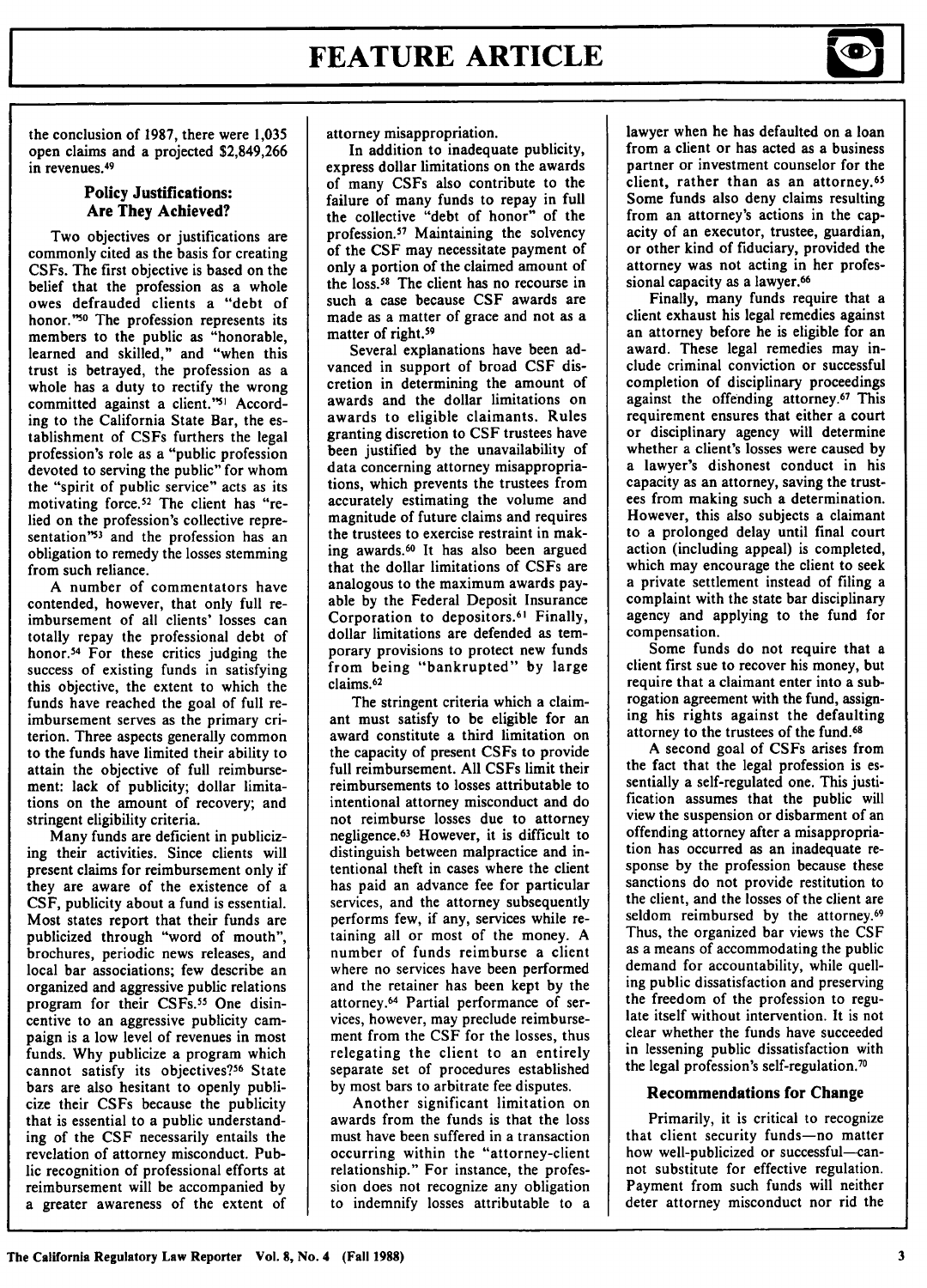

## **FEATURE ARTICLE**

profession or dishonest practitioners. The funds can only complement the actions of the bar's admissions screening, post-admissions requirements, and its disciplinary agency, to remedy the injuries of clients which could not be prevented **by** the bar's efforts at regulation. **If** the legal profession is to remain a self-regulated one, then state bar associations and state legislatures must work together to ensure that a comprehensive, effective regulatory system is maintained.<sup>71</sup>

Conversely, the failure of CSFs to achieve the goals justifying their creation can result in a breakdown of the attorney discipline system, which relies heavily on consumer complaints as its primary source of information. A CSF process which appears lengthy, cumbersome, and potentially unrewarding discourages consumer participation or use, and in fact encourages the possibility of privatizing the dispute between the client and attorney. In order to maximize the opportunity for restitution, an aggrieved client or an attorney subsequently retained to represent the client may seek a private settlement with the offending attorney rather than filing a disciplinary charge.<sup>72</sup> Even where there is the possibility of an award from a CSF, the client may still seek a private settlement.

A decision by clients to seek private settlement rather than to file a disciplinary complaint weakens the scope and efficiency of professional discipline by failing to prevent or deter the misappropriating attorney from engaging in further embezzlements. Moreover, the pressure on the attorney to make restitution to a complaining client in order to avoid disciplinary penalties may jeopardize the monies of other clients of the attorney. Private settlement without reporting thus undermines the profession's efforts to discipline misappropriating attorneys.<sup>73</sup>

Thus, it appears that the legal profession *needs* CSFs-to compensate victims of attorney dishonesty and preserve the integrity of the profession in the eyes of the public, and because professional malpractice insurance (even where required) does not generally cover intentional acts. And, the CSFs must be truly responsive to consumer needs, or they will partially contribute to a breakdown of the attorney discipline system. Strengthening the profession's response to attorney misappropriation may be accomplished in two general areas.

*Prevention.* A number of states, particularly those with mandatory continuing legal education requirements, sponsor educational programs on recordkeeping, law office management, and legal ethics.74 As a preventive measure, such programs assume that the misappropriation of funds is the result of poor recordkeeping or, at worst, negligence. To the extent that the misconduct is not intentional, educational programs may be valuable; at the very least, they will put attorneys on notice regarding the minimum recordkeeping required of them.

Rule 1.15 of the Model Rules of Professional Conduct requires an attorney to keep "complete records" of all funds received from clients. Several states have elaborated on this requirement by promulgating detailed descriptions of the kinds of records and bookkeeping procedures which constitute "complete records." While each jurisdiction has established different requirements, the policies behind the requirements are similar. First, a clear explanation of precisely what is required of an attorney in terms of bookkeeping may have a deterrent effect. Second, a thorough recordkeeping requirement could prove invaluable to disciplinary investigations into complaints of misappropriation.

Any deterrent effect of requiring detailed bookkeeping could be greatly enhanced by a system of random audits of client trust accounts. Six states conduct such audits and five more are considering the idea.<sup>75</sup> A program of audits combined with a useful set of accounting guidelines could provide disorganized attorneys with the motivation and the means to maintain adequate records. In addition, the threat of an audit may deter an attorney considering an unauthorized "loan" from a client account. Finally, an audit could detect cases of intentional misappropriation before the client trust accounts have been substantially depleted.

Overdraft notification is another means by which "negligent" attorneys may be made aware of a recordkeeping problem before it becomes unmanageable. Four states currently have overdraft notification programs, and an additional eight states have the idea under consideration.<sup>76</sup> The ABA's Standing Committee on Clients' Security Funds has been monitoring the utility of both random audits and overdraft notification. Apparently, the states with such programs find them to be effective, for the Committee is considering the inclusion of both random audits and overdraft notification in the ABA's revised Model Rules for Clients' Security Funds.<sup>77</sup>

*Administration of CSFs.* Many CSFs, including California's, appear to be plagued by insufficient funds, lack of publicity, and unacceptable delays in processing claims.

If any fund is going to serve the dual functions of providing restitution to clients and protecting the integrity of the legal profession, it must have adequate funds. Implementing a CSF but failing to actually pay claims because of insufficient revenues creates a very negative image in the public eye. Some CSFs have been relatively effective in raising funds. Almost all CSFs assess attorneys licensed to practice in the state. Nine states receive a budget appropriation in addition to assessment revenues. $78$  Such a combination of resources not only enhances fund reserves, but reflects favorably on the entity making the appropriation.

One source of revenue which the states have utilized to varying degrees is the offending attorney. Ensuring restitution may be accomplished either through the discipline imposed, or through actions brought subsequent to the disciplinary proceeding. For example, New Jersey reports that in most cases the discipline imposed for misappropriation is disbarment. However, in those cases where the respondent is not disbarred, restitution is always ordered as a condition of full reinstatement. In addition, the CSF files suit against any respondent on whose account the fund has paid claims.<sup>79</sup> Finally, the New Jersey CSF pursues thirdparty collateral sources, such as title insurance and depository banks in forged endorsement cases.80 With the cooperation of state legislatures, CSFs could assume the position of a creditor, and restitution to the fund could become a priority payment like child support payments and tax liabilities.<sup>81</sup>

Next, CSFs must adequately publicize their existence, scope, and procedures. Most state bar discipline agencies assign a code or otherwise categorize consumer complaints according to the type of attorney misconduct alleged; it would not be difficult to mail an informative brochure to all clients complaining of misappropriation upon receipt of the complaint.<sup>82</sup> Such a publicity program would not appreciably increase the general public awareness of attorney misconduct; complaining witnesses are already keenly aware of it.

The processing time for claims is another area where improvement is needed in many states. As noted, Cali-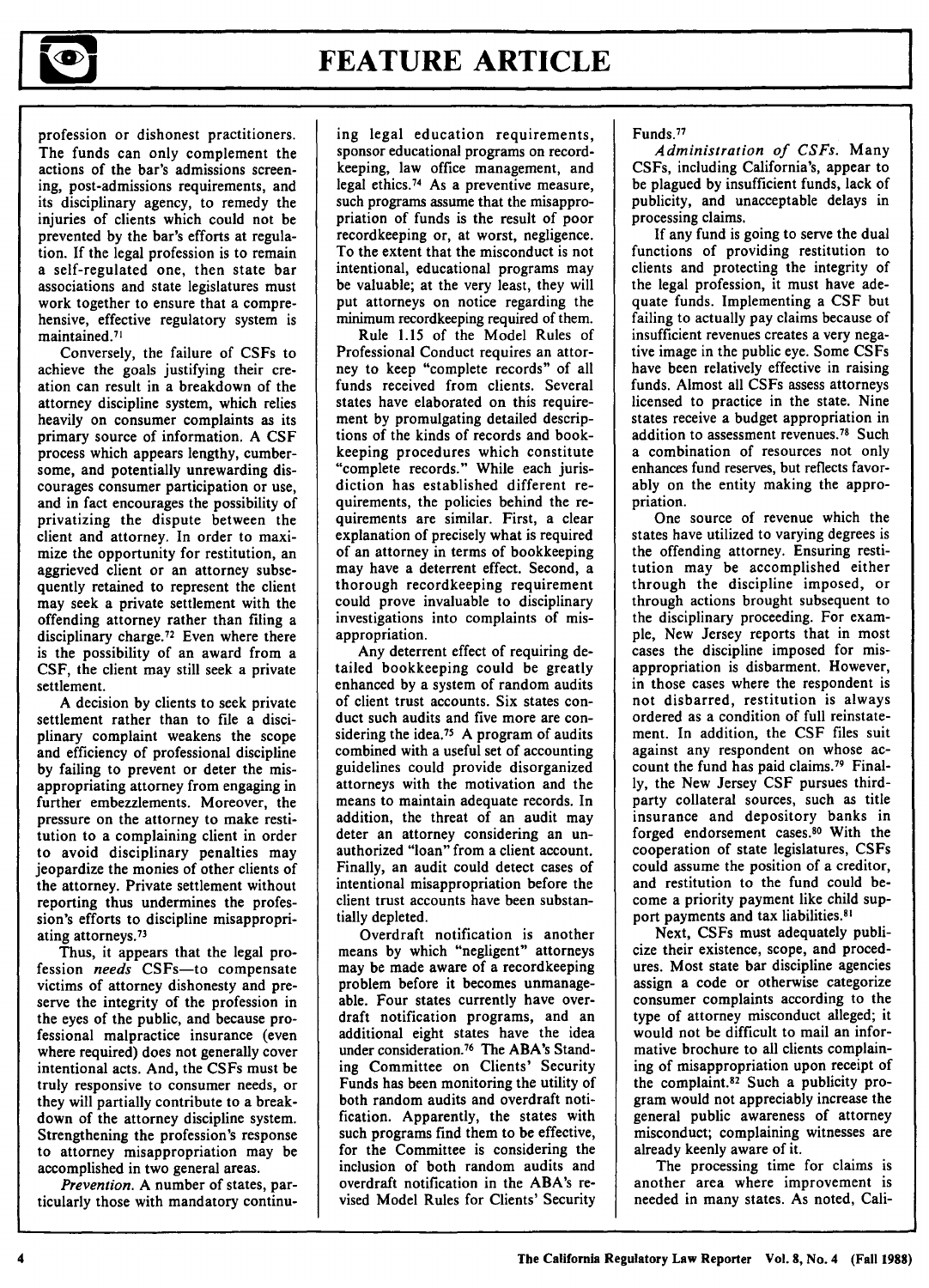### **FEATURE ARTICLE**

fornia's average processing time is **2.3** years,83 because of its general policy of waiting until discipline is imposed on an attorney before considering **CSF** reimbursement. **A** significant amount of time could be saved **by** consolidating appropriate **CSF** claims with a concurrent disciplinary proceeding. California's CSF Rules of Procedure provide for this, but such a time-saving measure has not been recently utilized.<sup>84</sup> To the extent that this delay is also attributable to insufficient staffing of CSFs, state bar disciplinary agencies should closely examine their **CSF** workloads and case backlogs, and provide adequate staff resources.<sup>85</sup>

#### Conclusion

Client security funds, **by** compensating for the losses of clients that the disciplinary system and malpractice insurance fail to address, complement traditional efforts at self-regulation. The funds, however, are strictly remedial and not preventive. **If** the legal profession intends to remain a self-regulated profession, attorneys, state bar associations and state legislatures must work together to effectively prevent attorney misconduct.

It also appears clear that state bars should focus more attention and resources on creating properly-functioning, responsive CSFs. The **CSF** is the last resort for innocent client-victims who are truly deserving of recompense. Neither these victims nor CSFs should be treated as the forgotten stepchildren of the attorney discipline system.

### **FOOTNOTES**

**1.** The **ABA** Model Rules have been adopted in whole or in part **by 28** states, and are under consideration in others.

2. Once the clients' funds have been commingled with those of the attorney, there is an increased danger that the clients' money will be used for the attorneys' personal expenses or subjected to the claims of her creditors. "The rule against commingling was adopted to provide against the probability in some cases, the possibility in most cases, and the danger in all cases that such commingling will result in the loss of the clients' money." Black *v.* State Bar, **57** Cal. **2d 219, 225-26, 368 P.2d 118,** 122, **18** Cal. Rptr. **518, 522 (1962).**

*3.* See, e.g., Florida Bar *v.* Loveland, 249 So.2d **19** (Fla. **1971).**

4. Carpenter, *The* Negligent Attorney Embezzler: Delaware's *Solution,* **61 A.B.A.J. 338 (1975).**

**5.** At the end of **1987,** only Maine

and New Mexico did not have active CSFs. Kansas and Alabama established funds in **1987,** and Tennessee's fund is inactive but under review. *1987 Client's* Security Fund *Survey,* American Bar Association Center for Professional Responsibility (hereinafter cited as "CSF Survey") at 1.

*6. See infra* text at notes 57-62.

7. Most CSFs assess all active members of the bar on an annual basis. Assessments range from \$2 (Indiana) to \$100 for attorneys admitted to the bar for more than ten years (Delaware). In addition, eleven funds receive budget appropriations from the state bar association or the state supreme court. **CSF** Survey, *supra* note 5, at **7-13.**

**8.** Atkins and Kane, Clients' Securi-

*ty Fund Maintains Bar's Integrity, 44* Fla. **B.J. 130 (1970).**

**9.** Only ten states (including California) provide an appeal process, usual**ly** to a state court; in one state, claimants may appeal to the Board of Governors of the State Bar (Colorado). **CSF** Survey, *supra* note 5, at 14-17.

10. For a brief but interesting history of the international development of CSFs, *see* Sterling, *The Argument for a* Clients' Security *Fund,* **33 Cal.** St. **B.J.** 957 (1961).

**11.** Bryan, *Clients' Security Fund Ten Years Later,* 55 A.B.A.J. 757 (1969).

12. McKnight, *The Argument Against Clients' Security Fund,* 36 **Cal. St. B.J.** 963 (1961). (Mr. McKnight was a member of the State Bar Committee on the Client Security Fund.)

13. *Id.* at 964.

14. *Id.*

15. *Id.* at 966-67.

16. Sterling, *supra* note 10, at 959-60.

17. Hunter, *The Clients' Security Fund- What Shall We Do About It?,* 38 **J.B.** Ass'n Kan. 23, 25 (1961).

18. Sterling, *supra* note 10, at 960. 19. *Contra* Sterling, *supra* note 10, at 960 ("[t]his argument has been made against every worthwhile cooperative effort that the bar has made in the past 25 years. The same assertion has been made against Legal Aid and the Lawyer Referral Service. The idea of a clients' security fund is no more socialistic than workmen's compensation or any other group indemnification plan.").

20. This section has been recently amended **by** Senate Bill 1498 (Presley) (Chapter 1159, Statutes of 1988), to *require* the Bar to establish the CSF.

21. State Bar of California Rules of Procedure (Client Security Fund Matters) (hereinafter referred to as "CSF

Rules of Procedure").

22. Business and Professions Code section **6140.5(b).**

**23.** Interview with Kiyoko Tatsui, Director, California State Bar Client Security Fund, April **15, 1988** (hereinafter referred to as "Tatsui Interview").

In a subsequent letter from Tatsui to State Bar Discipline Monitor Robert **C.** Fellmeth dated August 12, **1988,** the **CSF** Director amplified the Commission's plans for publicizing the **CSF:** "Inadequate publicity is an issue that the Commission has been working on. The Commission has recently begun releasing press releases on claims that have been paid and it has authorized the use of informational sheets about the fund to be given to all prospective complaining witnesses. **A** final draft has been completed and we will be working on format and typesetting the end of this month."

24. Rule **7, CSF** Rules of Procedure. **25.** Rule 9(a), **CSF** Rules of Procedure.

26. Rule 9(b), CSF Rules of Procedure. Under Rule 9(b)(2), the Commission has discretion to waive these requirements.

27. Rule 15(e), **CSF** Rules of Procedure.

**28.** Rule 2, **CSF** Rules of Procedure.

29. Rule 6(a)-(d), **CSF** Rules of Procedure.

30. The screening which occurs at this point is intended to ensure that the claim is eligible under Rules 2, **6,** 9(a), and 9(b). Tatsui Interview, *supra* note 23. CSFs in 39 states evaluate claims against such an established list of criteria.

31. Rule 20(d), CSF Rules of Procedure.

32. Rule 14(b), CSF Rules of Procedure.

33. Rule 16(b)(2), CSF Rules of Procedure. Consolidation has not occurred in any post-1986 cases. In most cases, the CSF Commissioners prefer to evaluate and hear CSF claims themselves, rather than referring them to an entity of the State Bar discipline system. Tatsui Interview, *supra* note 23.

34. Tatsui Interview, *supra* note 23.

35. Rule 14(c), CSF Rules of Procedure.

36. Rule 15(b), CSF Rules of Procedure.

37. *Id.*

38. Rule 15(c), CSF Rules of Procedure.

39. Rule 15(d), CSF Rules of Procedure.

40. Rule 17, CSF Rules of Procedure.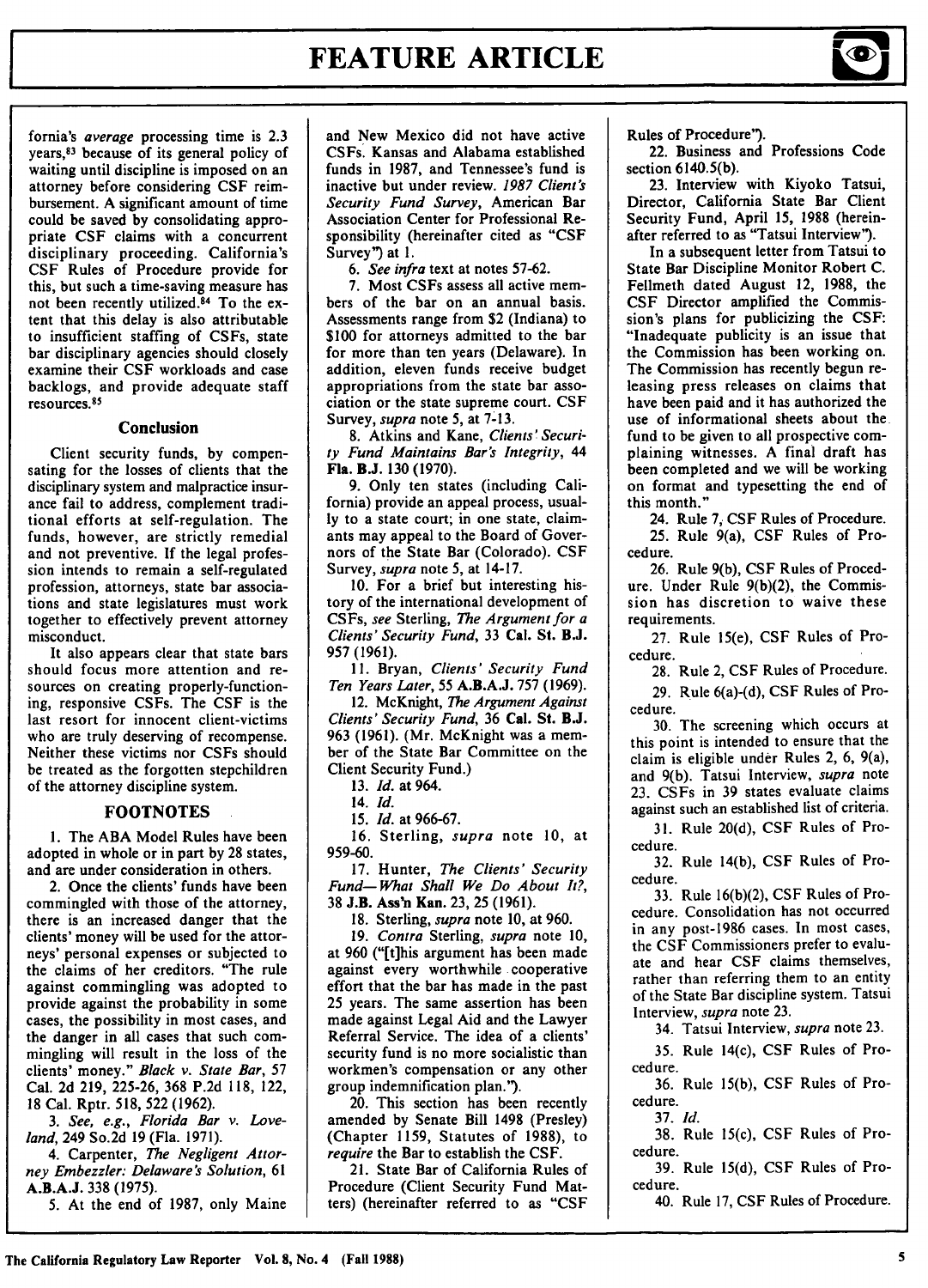# **FEATURE ARTICLE I**

41. CSF Survey, *supra* note 5, at 21- 24. The reported average times for CSF claims processing ranges from thirty days (North Dakota) to 2.3 years (California). *Id.*

42. Robert J. Finger/William M. Mercer-Future Cost Analysts, Inc., *State Bar of California Client Security Fund Actuarial Study As Of December 31, 1986* (June 18, 1987) at 6 (hereinafter cited as "CSF Actuarial Study").

43. CSF Survey, *supra* note 5, at 2-6.

44. In 1986, the assessment in California was **\$10** per active attorney. CSF Survey, *supra* note 5, at 7-10. Currently, all active attorneys contribute \$25 toward the CSF.

45. CSF Survey, *supra* note 5, at 11-13.

46. *Id.* at 18-20.

47. Dresslar, *Bar Warns Fund for Client Security Needs Money, Staff,* L.A. Daily J., Dec. 4, 1987, at **1.**

48. CSF Actuarial Study, *supra* note 42, at 6.

49. Tatsui, 1988 Supplemental Budget for the Client Security Fund (memorandum to the Board of Governors' Committee on Discipline) (Jan. 8, 1988).

50. Smith, *The Clients' Security Fund: A Debt of Honor Owed by the Profession,* 44 **A.B.A.J.** 125 (1958); Voorhes, *Clients'Security Fund in 1961: A Progress Report,* 47 **A.B.A.J.** 494 (1961).

51. Note, *The Disenchanted Client v. The Dishonest Lawyer: Where Does the Legal Profession Stand?,* 42 Notre **Dame Law.** 382, 385 (1967).

**52.** Resolution by the Board of Governors of the State Bar of California Establishing a Client Security Fund (June **17, 1971).**

53. *Id.*

54. Amster, *Clients' Security Funds: The New Jersey Story,* 62 A.B.A.J. 1610, 1613 (1976); Atkins and Kane, *supra* note 8, at 132.

55. CSF Survey, *supra* note 5, at 25-29.

56. Interview with Gilbert Webb, ABA Center for Professional Responsibility (April 15, 1988) (hereinafter referred to as "Webb Interview').

57. Maximum payments per claim range from \$5,000 (six states) to \$100,000 (New York). A few states report no limit on payment per claim, and others state the maximum payment in terms of a percentage; *e.g.,* 10% of fund balance in any year. CSF Survey, *supra* note 5, at 25-29.

The maximum allowable payment in California is \$50,000 if the loss occurred

after January 1, 1982, and \$25,000 for losses which occurred after March 4, 1972 and before January 1, 1982. Rule 4(b), CSF Rules of Procedure. Only one maximum amount is allowed, regardless of the number of losses suffered during the course of any one engagement for services. Rule 4(a), CSF Rules of Procedure.

58. Some funds have attempted to avoid this problem by establishing a percentage of the fund balance as the maximum payment. For example, the Arkansas CSF limits payment to the lesser of  $$10,000$  or  $10\%$  of the fund. CSF Survey, *supra* note 5, at 25-29.

59. Rule 2, CSF Rules of Procedure.

60. Webb Interview, *supra* note 56.

61. Smith, *supra* note 50, at 128.

62. *Id.*

63. It is generally believed that losses stemming from attorney negligence are best compensated through the malpractice insurance system. However, such insurance is not required in many states, and a lack of insurance plus the refusal of CSFs to consider negligence claims or compensation/ reimbursement for unsatisfied civil malpractice judgments leaves the victimized client with no remedy.

64. *See, e.g.,* Rule 6(b), CSF Rules of Procedure, which includes the following: "Refusal to refund unearned fees received in advance where the lawyer performed no services or such an insignificant portion of the service that the refusal to refund the unearned fees constitutes a wrongful taking or conversion of money."

65. Rule 10 of the CSF Rules of Procedure excludes losses occasioned by a loan or investment transaction unless it arose out of and in the course of the attorney-client relationship. The rule adopts a "but for" standard; but for the fact that the dishonest attorney enjoyed a privileged relationship with the client, the loss would not have occurred. See Rule 10(a)-(e), CSF Rules of Procedure.

66. In California, the lawyer dishonestly causing the loss must have been acting as a lawyer; in a fiduciary capacity "customary to the practice of law," such as an administrator, executor, trustee of an express trust, guardian, or conservator; or as an escrow holder or other fiduciary, having been designated as such as a result of the attorney-client relationship. Rule 9, CSF Rules of Procedure.

67. Prior discipline is required in 26 states. CSF Survey, *supra* note 5, at 34- 36. In California, discipline, death, or incompetence is generally a prerequisite to recovery, but this requirement may be waived. Rule 9(b), CSF Rules of Procedure. A few states may order restitution as part of the discipline. New Jersey reports that, in those few cases where the attorney has not been disbarred, restitution is always ordered as a condition or reinstatement. An order of restitution is also sought as part of sentencing in criminal proceedings. *See* CSF Survey, *supra* note 5, at 30-33.

68. Twenty-eight states, including California, require subrogation/ assignment agreements prior to making payment on a claim. CSF Survey, *supra* note 5, at 30-33.

69. Reimbursement from attorneys has historically been about 4% of claims payments. CSF Actuarial Study, *supra* note 42, at 4.

70. It is very difficult to assess this point because public dissatisfaction is not easily measured and because the funds-both in character and successdiffer greatly from state to state. That is, some states (such as New York) have been very aggressive in terms of public relations, while other states appear to make very little effort to increase public awareness. Webb Interview, *supra* note 56.

71. In California, the legislature created a State Bar Discipline Monitor, an independent position armed with investigatory powers, to study the State Bar's discipline system over a multi-year period, and to advocate recommendations for change both in discipline and in non-discipline areas which impact on the discipline system. *See* Business and Professions Code section 6086.9. For a condensed version of the Initial Report of the State Bar Discipline Monitor, *see California Regulatory Law Reporter* Vol. 7, No. 3 (Summer 1987) at 1.

72. Under the ABA rules, attorneys retained by clients seeking restitution from another attorney must report the offending attorney's conduct. "A lawyer having knowledge that another lawyer has committed a violation of the Rules of Professional Conduct that raises a substantial question as to that lawyer's honesty, trustworthiness or fitness as a lawyer in other respects, shall inform the appropriate professional authority." Rule 8.3(a), ABA Rules of Professional Conduct.

The California State Bar has considered but rejected adoption of Rule 8.3(a).

73. Section 6090.5 of the California Business and Professions Code prohibits attorneys from requiring an agreement not to report in exchange for private settlement of a misappropriation case.